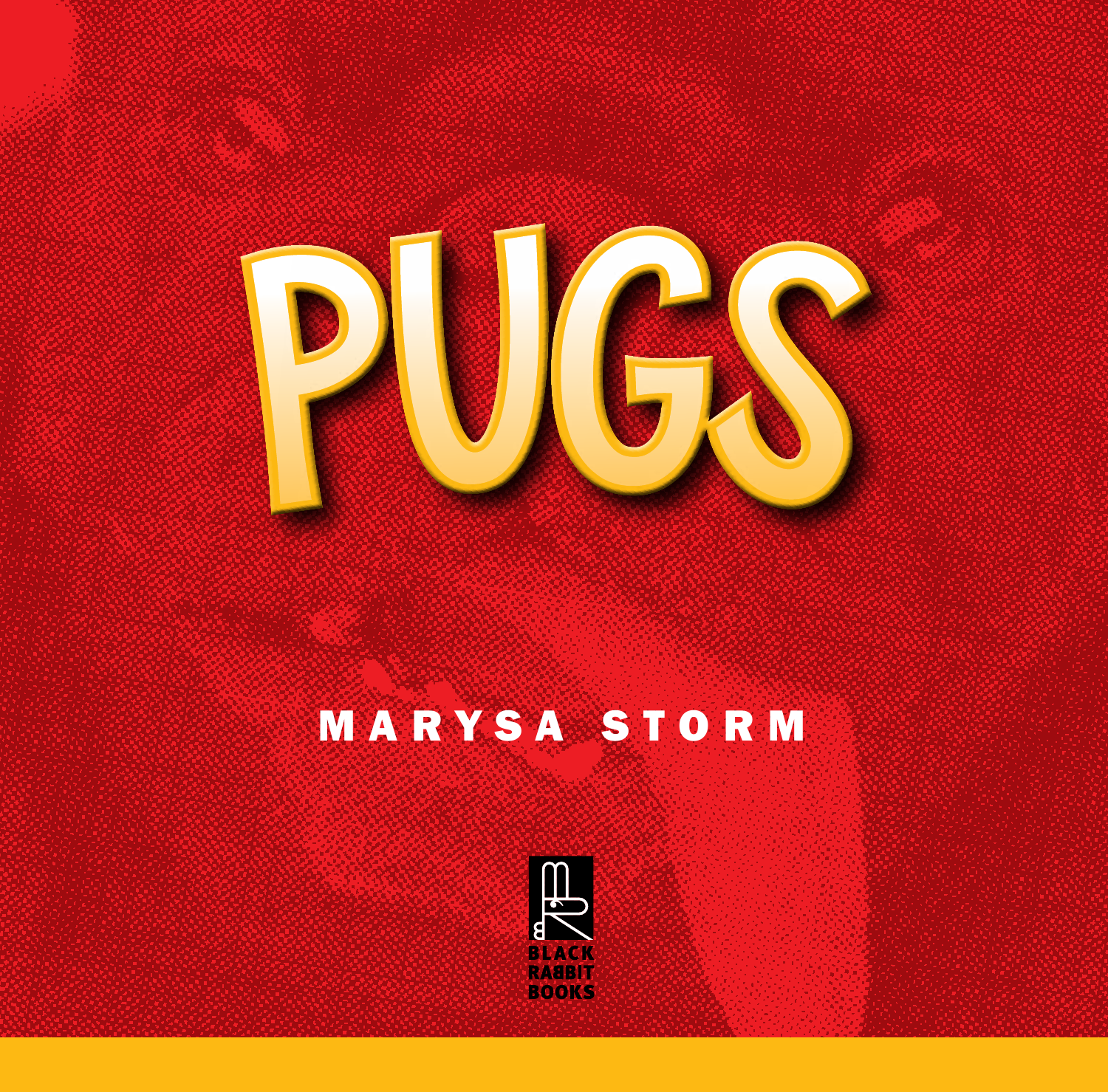Chapter 1 Chapter 2 Chapter 3

## **Contents**

- Meet the Pug... 4 Puppy Personality. . . 10
- **Pug Care. . . . . . . . . .**
- **More Information ......... 22**



Bolt Jr. is published by Black Rabbit Books P.O. Box 3263, Mankato, Minnesota, 56002. www.blackrabbitbooks.com Copyright © 2021 Black Rabbit Books

Catherine Cates, designer; Omay Ayres, photo researcher

All rights reserved. No part of this book may be reproduced in any form without written permission from the publisher.

Names: Storm, Marysa, author. Title: Pugs / by Marysa Storm. Description: Mankato, Minnesota : Black Rabbit Books, [2021] | Series: Bolt Jr. our favorite dogs | Includes bibliographical references and index. | Audience: Ages 6-8 | Audience: Grades K-1 | Summary: "Teaches readers all about pugs through simple text, infographics, and fun facts"– Provided by publisher. Identifiers: LCCN 2019026776 (print) | LCCN 2019026777 (ebook) | ISBN 9781623104719 (hardcover) | ISBN 9781644664575 (paperback) | ISBN 9781623105013 (ebook) Subjects: LCSH: Pug–Juvenile literature. Classification: LCC SF429.P9 S77 2021 (print) | LCC SF429.P9 (ebook) | DDC 636.76–dc23 LC record available at https://lccn.loc.gov/2019026776 LC ebook record available at https://lccn.loc. gov/2019026777

Printed in the United States. 4/20

## Image Credits

Alamy: Tierfotoagentur, 22–23; Shutterstock: Africa Studio, 21; Ase, Cover; axis213, Cover; Bildagentur Zoonar GmbH, 18–19; Eric Isselee, 7, 8–9; Ezzolo, 1, 5; InnerVisionPRO, 10-11; Jennifer Beckner, 12–13; loveaum, 6–7; Naddya, 3, 24; Petrovic Igor, 14; rebeccaashworth, 16–17; TrapezaStudio, 6–7; Valerio Pardi, 8–9, 10, 20–21; Viorel Sima, 4, 13

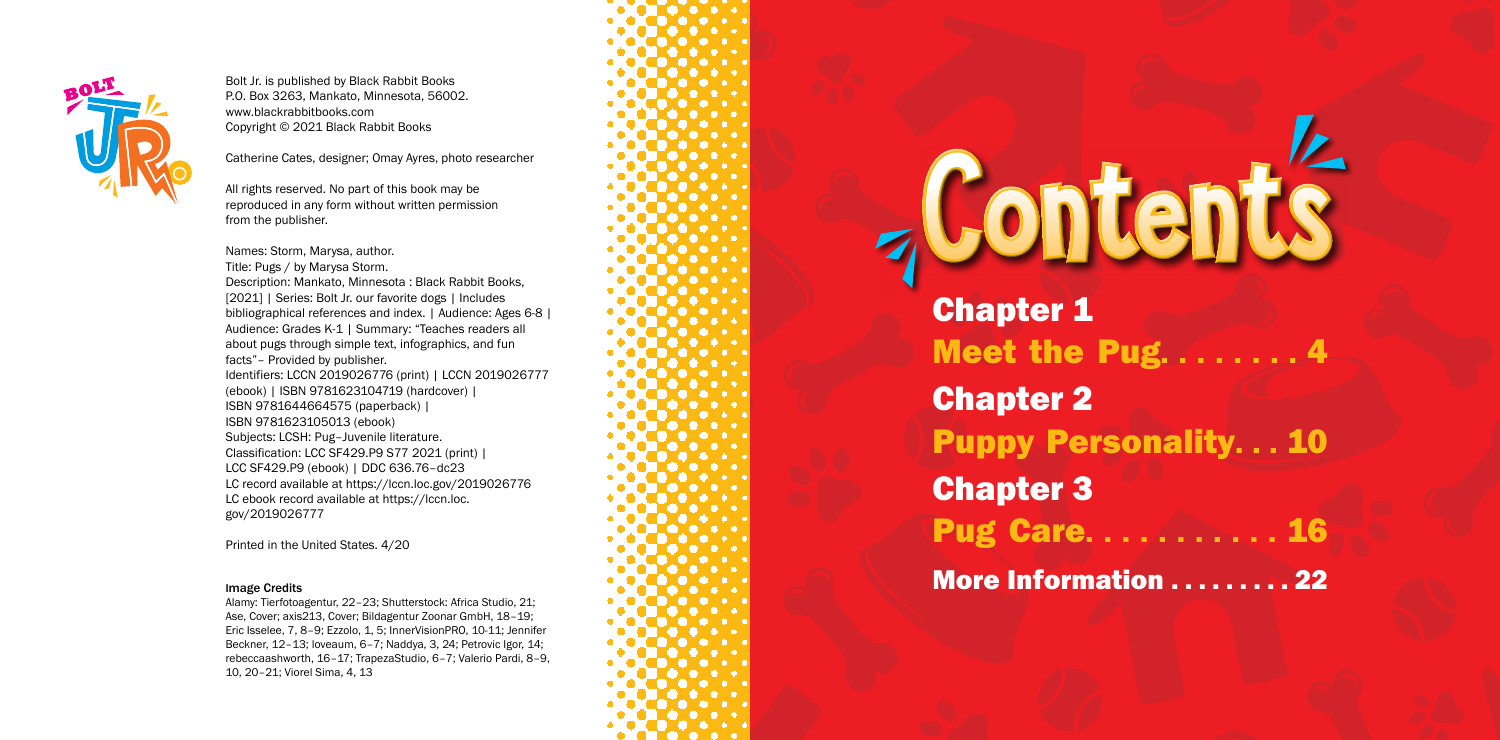

**000000000000000** 

A

A chubby pug lays down. The other dogs in the park are playing. But the little dog would rather sleep. It's tired. And the sun feels so nice. The dog rolls onto its back. It farts softly before falling asleep.

Meet the Pug



CHAPTER 1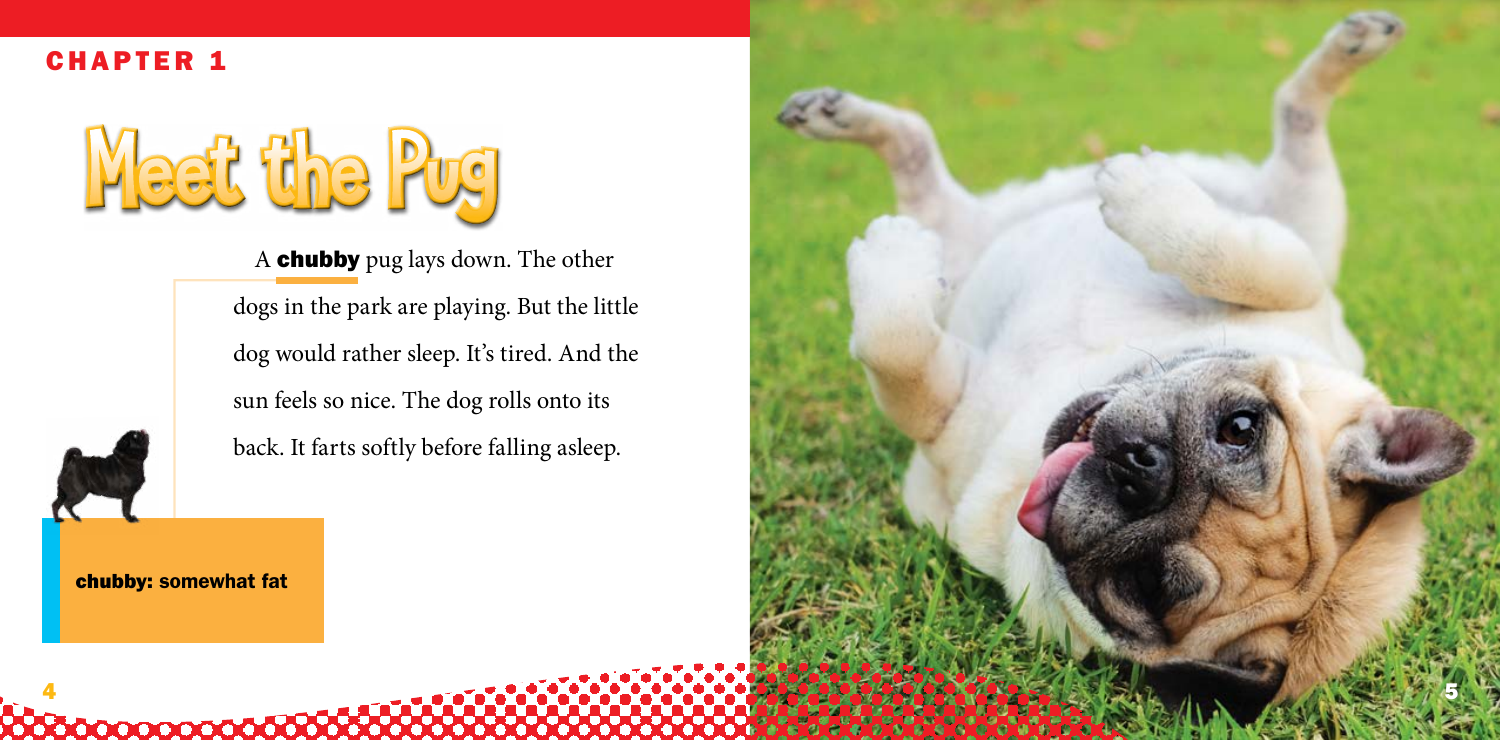Pugs are kind dogs with short legs. They have big eyes and floppy ears. They're known for their flat faces.